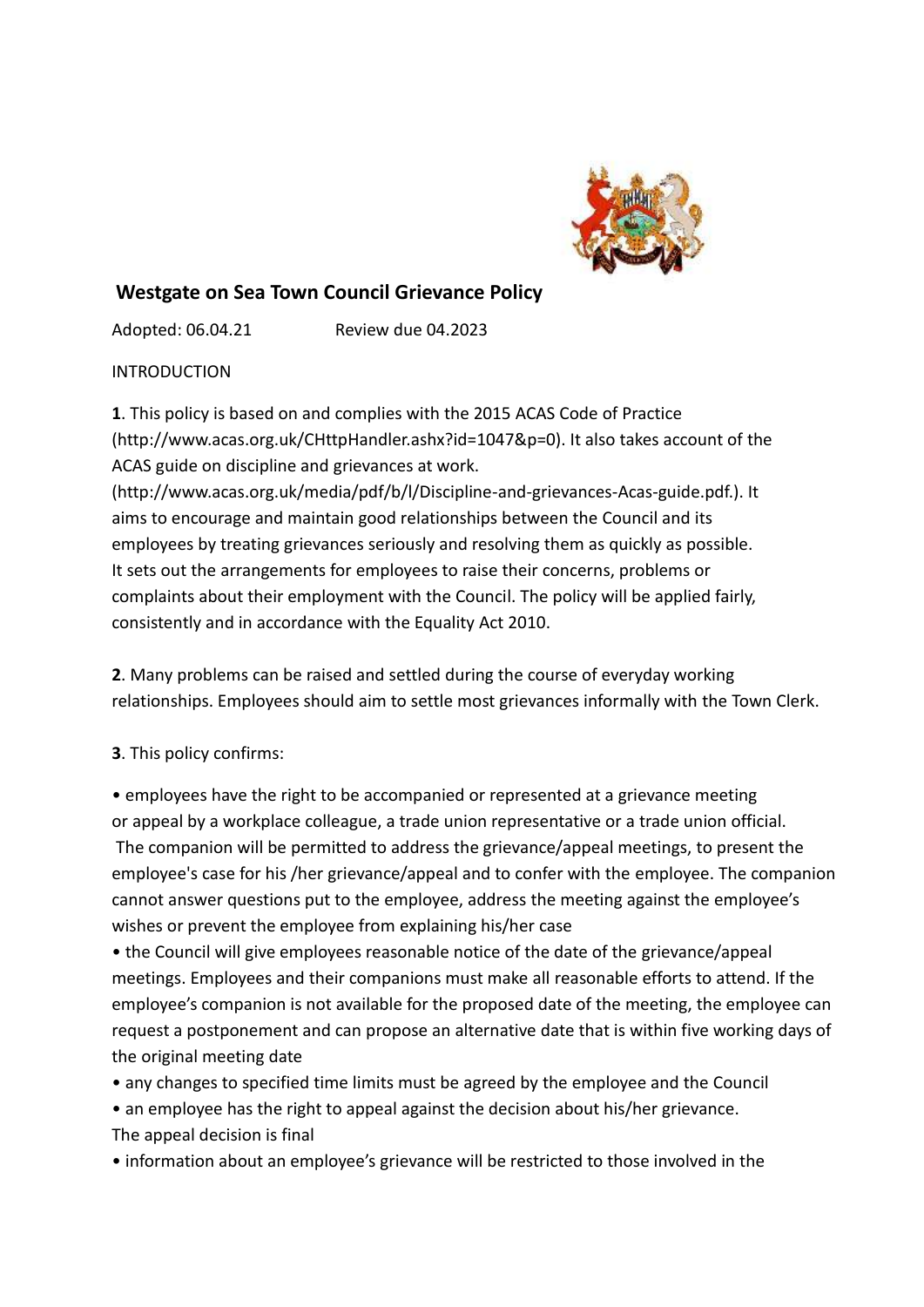grievance process. A record of the reason for the grievance, its outcome and action taken is confidential to the employee. The employee's grievance records will be

held by the Council in accordance with the Data Protection Act 1998.

• recordings of the proceedings at any stage of the grievance procedure are prohibited, unless agreed as a reasonable adjustment that takes account of an employee's medical condition

• if an employee who is already subject to a disciplinary process raises a grievance, the grievance will normally be heard after completion of the disciplinary procedure

• if a grievance is not upheld, no disciplinary action will be taken against an employee if he/she raised the grievance in good faith

• the Council may consider mediation at any stage of the grievance procedure where appropriate, (for example where there have been communication breakdowns or allegations of bullying or harassment). Mediation is a dispute resolution process which requires the Council's and the employee's consent.

## INFORMAL GRIEVANCE PROCEDURE

**4**. The Council and its employees benefit if grievances are resolved informally and as quickly as possible. As soon as a problem arises, the employee should raise it with the Town Clerk or Chairman to see if an informal solution is possible. Both should try to resolve the matter at this stage. If the employee does not want to discuss the grievance with the Town Clerk or Chairman (for example, because it concerns them), the employee should contact the Chairman of the Human Resources committee or, if appropriate, another member of the Human Resources committee.

#### FORMAL GRIEVANCE PROCEDURE

**5**. If it is not possible to resolve the grievance informally, the employee may submit a formal grievance. It should be submitted in writing to the Chairman of the Human Resources committee.

**6**. The Human Resources committee will appoint a sub-committee of three members to investigate the grievance. The sub-committee will appoint a Chairman from one of its members. No councillor with direct involvement in the matter shall be appointed to the subcommittee.

#### INVESTIGATION

**7**. The sub-committee will investigate the matter before the grievance meeting which may include interviewing others (e.g. employees, councillors or members of the public) .

#### NOTIFICATION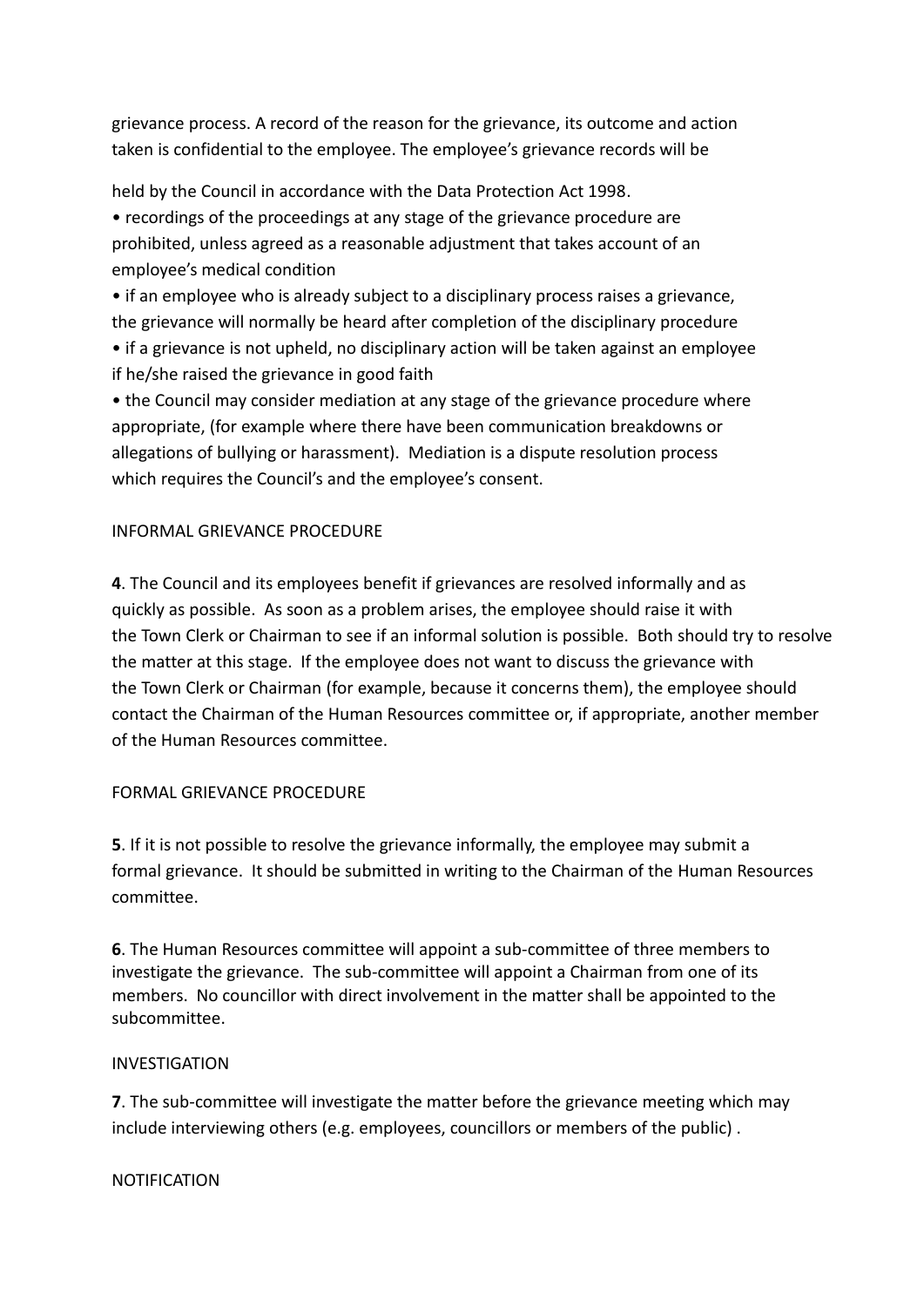**8**. Within 10 working days of the Council receiving the employee's grievance, the employee will be asked, in writing, to attend a grievance meeting. The sub-committee's letter will include the following:

• the names of its Chairman and other members

• a summary of the employee's grievance based on his/her written submission

• the date, time and place for the meeting. The employee will be given reasonable notice of the meeting which will be within 25 working days of when the Council received the grievance

• the employee's right to be accompanied by a workplace colleague, a trade union representative or a trade union official.

• a copy of the Council's grievance policy

• confirmation that, if necessary, witnesses may attend on the employee's behalf and that the employee should provide the names of his/her witnesses at least five working days before the meeting

• confirmation that the employee will provide the Council with any supporting evidence at least five working days before the meeting.

## The grievance meeting

## **9.** At the grievance meeting:

- the Chairman will introduce the members of the sub-committee to the employee
- the employee (or companion) will set out the grievance and present the evidence
- the Chairman will ask the employee what action does he/she wants the Council to take

• any member of the sub-committee and the employee (or the companion) may question any witness

• the employee (or companion) will have the opportunity to sum up the case

• the Chairman will provide the employee with the sub-committee's decision, in writing, within five working days of the meeting. The letter will notify the employee of the action, if any, that the Council will take and of the employee's right to appeal • a grievance meeting may be adjourned to allow matters that were raised during the

meeting to be investigated by the sub-committee.

## The appeal

**10.** If an employee decides that his/her grievance has not been satisfactorily resolved by the sub-committee, he/she may submit a written appeal to the Human Resources committee. An appeal must be received by the Council within five working days of the employee receiving the sub-committee's decision and must specify the grounds of appeal.